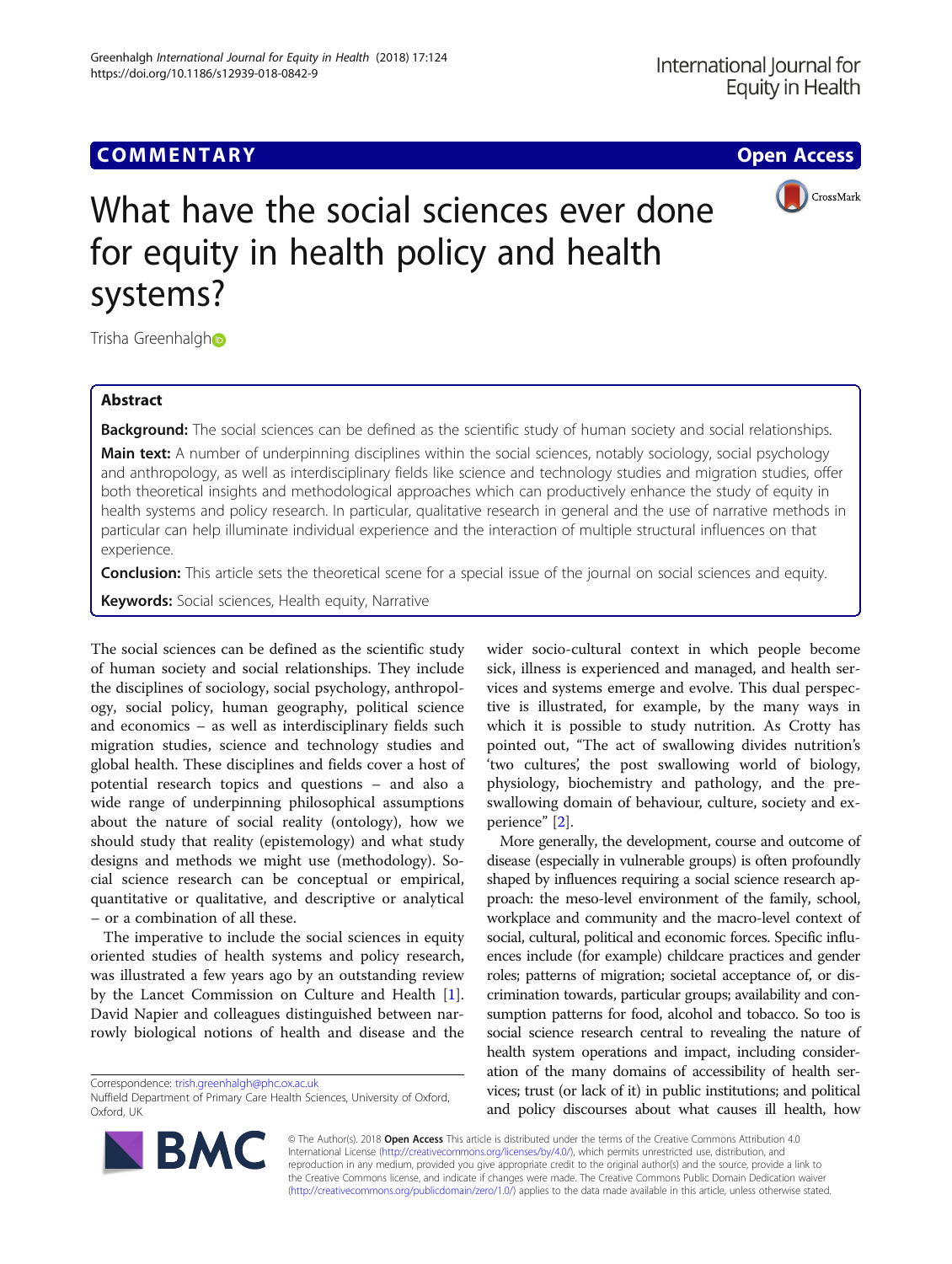services should be funded and what kinds of care, for whom, should be covered from the public purse.

For many years, social science research has given voice to the oppressed and disadvantaged, as illustrated by Mildred Blaxter's classic study (using both quantitative and qualitative methods) of people's own conceptions of the reasons for health inequalities [\[3](#page-2-0)] (a study which has been replicated by many subsequent teams and synthesised in a recent meta-ethnography [[4\]](#page-2-0)) and Hilary Graham's qualitative study of the complex interactions between socio-economic status, caring responsibilities and smoking in disadvantaged women [[5](#page-2-0)].

This new series of empirical papers on social science approaches in health systems and policy research was inspired partly by an open letter to the British Medical Journal from over 80 senior academics bemoaning the lost opportunities in health-related qualitative research [[6\]](#page-2-0). Inadequate recognition of the value of social sciences – but particularly qualitative - research in medical and public health journals makes exploration and explanation of the above-described aspects of health system difficult and inhibits the development of the field. This collection is thus a timely reminder from the HPSR community of the need to challenge the (intended or unintended) silencing of non-quantitative, non-positivist research paradigms and evidence, in the broader pursuit of stronger more responsive health systems.

The papers in this series illustrate a number of aspects of the contribution which qualitative social science research can make to the field of health policy and systems research. A common feature of a number of the studies [[7](#page-2-0)–[9\]](#page-2-0) is the use of narrative as a synthesising device to pull together multiple structural influences on the behaviour of an individual participant (the case narrative) or the unfolding of a local programme (case study). The use of narrative methods, whether to collect data or to synthesise or illustrate findings, is often an excellent way of capturing the richness of real-world data – though it is not without its challenges [[10](#page-2-0)].

The methodological uniqueness and heterogeneity of the papers is also worth comment. Quality in mainstream biomedical research is defined largely in terms of methods. Particular study designs (notably, the randomised controlled trial) are viewed as inherently superior to other designs [\[11](#page-2-0)], and when we do a systematic review, we generally accept (or reject) relevant primary studies on the grounds of methodological quality (or flaws) [\[12](#page-2-0)]. As a result, quantitative epidemiological research tends to be restricted to a narrow range of "approved" methods. As the papers in this series illustrate, the social sciences are characterised by a much broader and less prescriptive range of methodological approaches, which are typically combined in unique, imaginative and often pragmatic ways to build a rich

dataset from which interpretive insights about a human or societal problem might be drawn.

In sum, there is no set method or combination of methods that defines a high-quality social science study. Rather, the emphasis when assessing study quality is on what Judge and Bauld once called "strong theory, flexible methods" [[13](#page-2-0)]. Theory is important because it frames social science research. Are noncommunicable diseases, for example, largely the result of individual behaviour choices (specifically, the preventable risk factors of tobacco and alcohol use, salt intake, and energy imbalance leading to obesity and type 2 diabetes)  $[14]$  – or are these diseases 'caused' by obesogenic environments, corporate greed or political inertia [[15\]](#page-2-0)? Let us not forget that public policy is made of language and that theories are rhetorical devices which foreground particular ways of arranging and interpreting data and render other interpretations less visible or less credible.

Finally, the papers in this series also illustrate, in different ways and to different degrees, the role of critical social science – a term introduced by German sociologists in the 1930s which emphasises the role of academic researchers in social critique and emancipation of oppressed groups – in health policy and systems research. Critical social science asks, for example, whose definitions count, who makes the rules and whose voice is not being heard. The term "structural violence" refers to how social conditions can substantially limit the opportunities and capabilities of individuals, particularly the less fortunate, which goes a long way to explaining why the world's poor are unfairly burdened by disease and the absence of wellbeing [\[1\]](#page-2-0) and why health systems still so often exacerbate, rather than ameliorate, these vulnerabilities [[16](#page-2-0)]. Methodological approaches in the critical social science genre include participatory and action research methods which emphasise research with (as opposed to on) marginalised groups and the role of collectively produced knowledge in developing critical consciousness in such groups [\[17,](#page-2-0) [18\]](#page-2-0). Both this special issue, and thematic series to follow, represent an opportunity for health policy and health systems researchers to contribute critically to the production of new insights, knowledge and methods in this fast-evolving field.

#### Acknowledgements

Thanks to Stephanie Topp for helpful comments on a previous version of this paper.

#### Authors' contributions

TG conceived of and wrote the manuscript in response to a request from the editors. The author read and approved the final manuscript.

#### Ethics approval

N/A.

#### Consent for publication N/A.